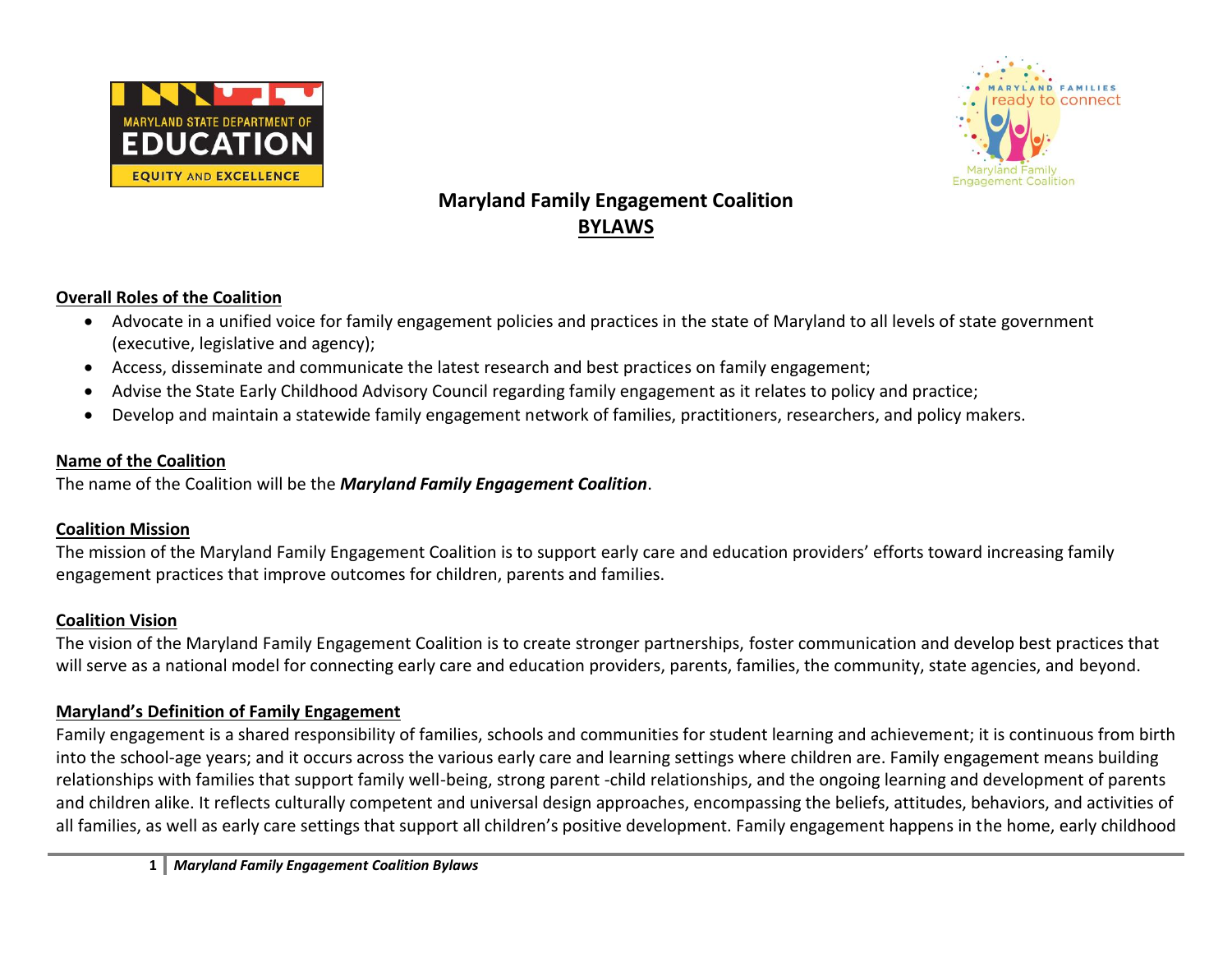settings, school, and community. Sustainable family engagement operates with adequate resources, including public-private partnerships, to ensure meaningful and effective strategies that have the power to impact student learning and achievement.

#### **Composition and Roles of the Coalition Management Team**

- Composed of members from the Maryland State Department of Education (MSDE), early childhood organizations and other community advocates;
- Provide leadership, coordination and facilitation for the work of the Steering Committee**;**
- Administer all aspects of work through dedicated MSDE staff, office space, office supplies, database management, and communication.

# **Roles of the Coalition Membership**

- Influence and inform the statewide family engagement advocacy agenda;
- Learn about and share best practices to continually inform research;
- Learn about and inform others regarding current family engagement research and policies;
- Recruit members to fulfill goals of and strengthen the Coalition;
- Take action locally to support the Coalition's statewide mobilization efforts;
- Recommend potential candidates for the steering committee.

# **Coalition membership**

- At least once per year or as necessary, nominations for Coalition membership shall be solicited.
- The Coalition shall consist of 32 diverse members representing family-serving organizations from across the state with varying areas of expertise or influence, such as:
	- o Community Based Organizations
	- o Consultants
	- o Corporate
	- o Education Associations
	- o Higher Education
	- o Families
	- o School Districts
	- o School Boards
	- o State Government
- It shall be the duty of the Coalition to prescribe and implement member's attendance and conflict of interest policies.
- Members who no longer wish to serve on the Coalition must resign in-writing and recommend a replacement 30-days in advance to the cochairs.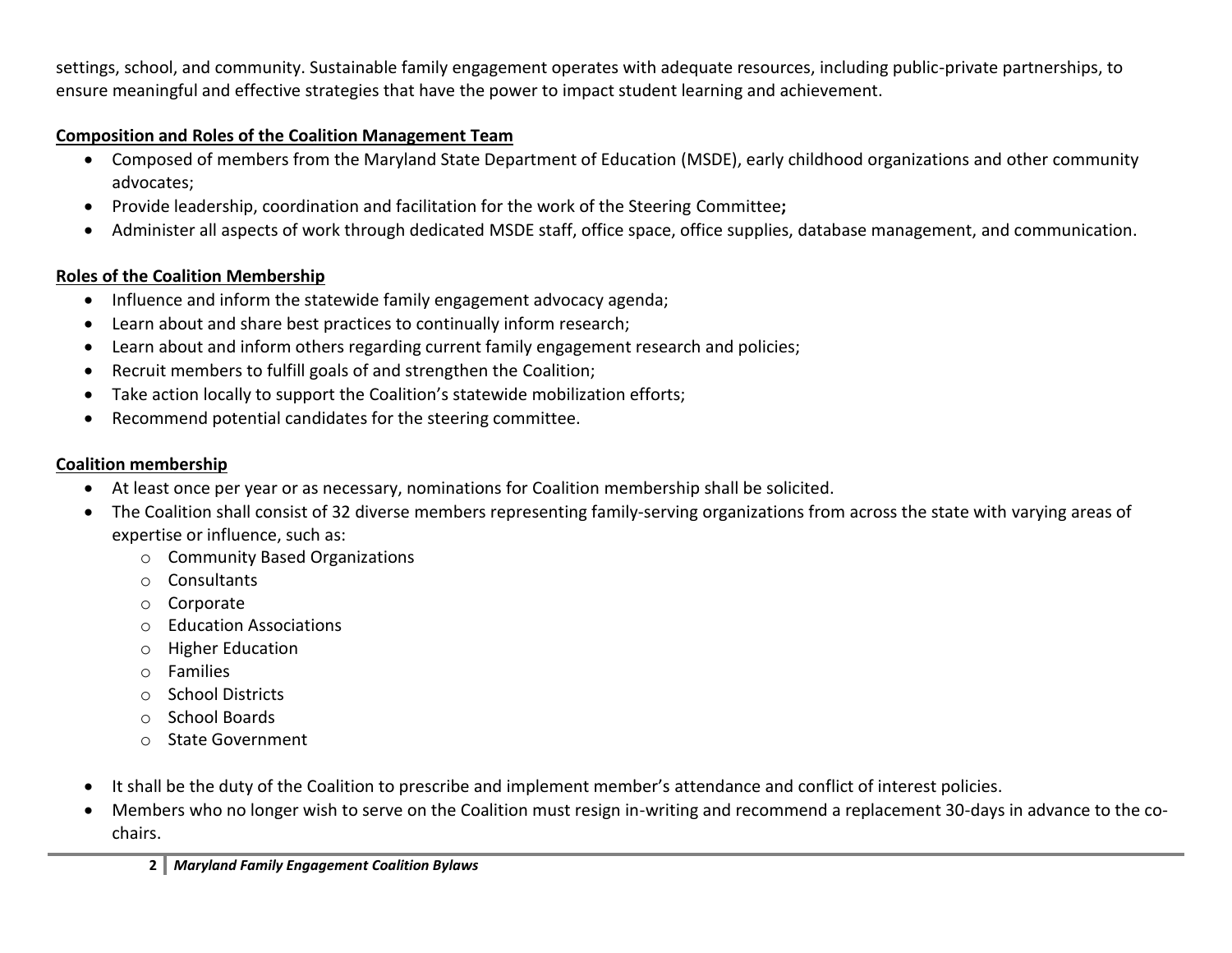# **MARYLAND FAMILY ENGAGEMENT COALITION STEERING COMMITTEE POLICY AND PROCEDURES MANUAL**

**These Policies and Procedures shall stand as a partner document supporting the Steering Committee approved by the Maryland Family Engagement Coalition.**

#### **Composition and Roles of the Steering Committee**

- The Steering Committee is composed of Management Team representatives, a maximum of two MSDE representatives, and a diverse membership with the following criteria:
	- o Diverse state geography;
	- o Diverse cultural backgrounds;
	- o Diverse experiences and professions;
	- o Diverse parents/caregivers of birth-grade 12 students;
	- o Expressed interest and belief in family engagement as a means to increase student achievement.
- The roles of the Steering Committee shall be:
	- o Share and inform one another of priorities and/or annual goals
	- o Collaborate consistently across all learning environments and grades
- Develop policies and procedures necessary to carry out Steering Committee operations and goals;
- Promote and recruit/suggest membership for all Coalitions at large as well as for the Steering Committee.
- Give clear message of family engagement from 0 to twelve.

# **Steering Committee Membership**

- At least once per year or as necessary, nominations for Steering Committee membership shall be solicited.
- The Steering Committee shall consist of five to seven diverse members representing family-serving organizations from across the state with an extensive focus on family engagement as well as varying areas of expertise or influence, such as:
	- o Community Based Organizations
	- o Consultants
	- o Corporate
	- o Education Associations
	- o Higher Education
	- o Families